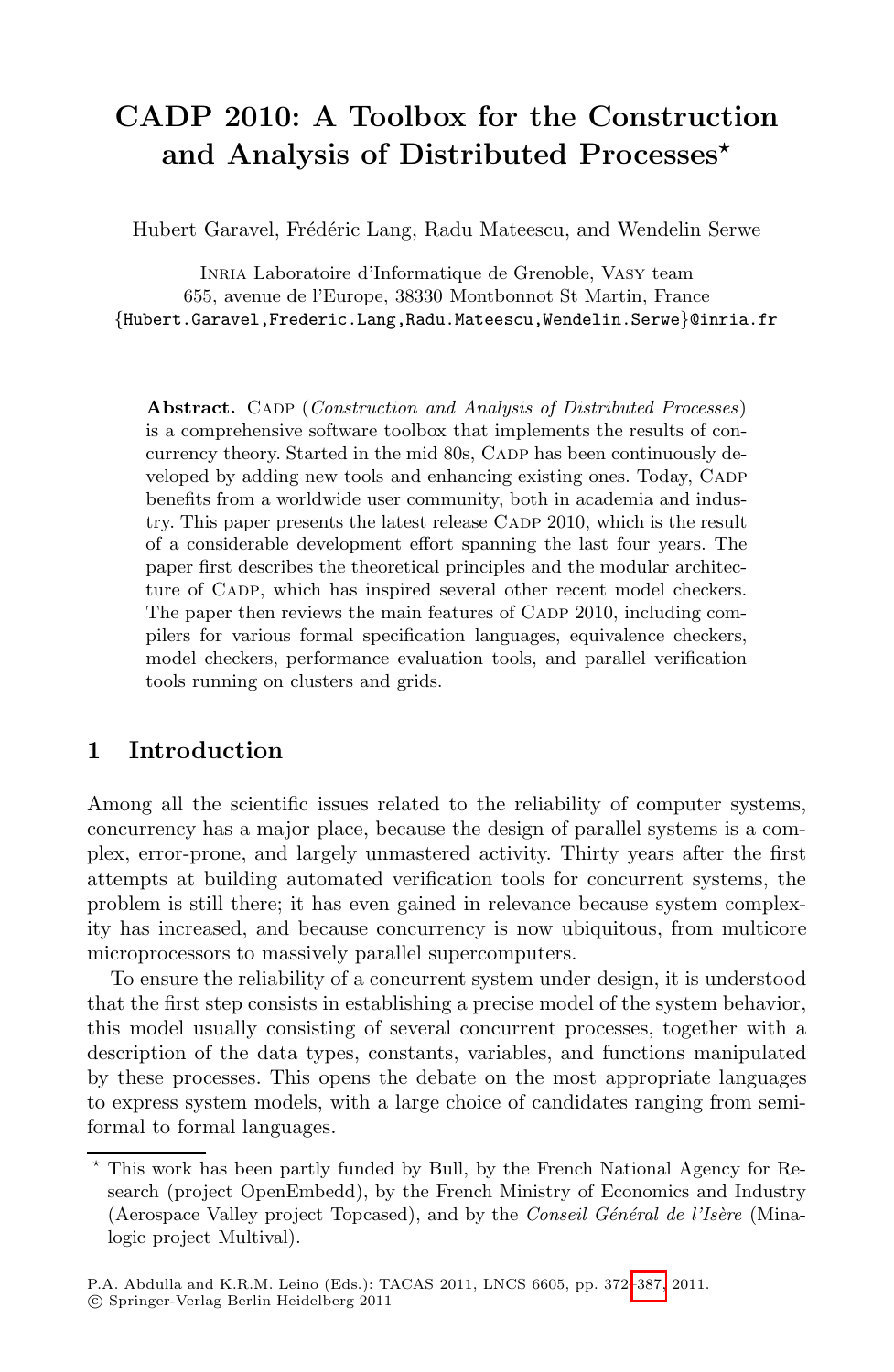Once a precise, if not formal, model is available, one needs automated methods to prove the correctness of the system with respect to its specification or, at least, to search for the presence of certain mistakes. Without neglecting recent progresses in theorem proving and static analysis, state space exploration techniques (among which reachability analysis and model checking) remain the most successful approaches for dealing with complex concurre[nt](#page-2-0) systems, especially during the design phase, when system specifications are evolving frequently.

State space exploration techniques are usually grouped in two classes: *enumerative* (or *explicit state*) techniques consider each state of the system separately, whereas *symbolic* (or *implicit state*) techniques manipulate sets of states represented using decision diagrams (BDDs and their variants) or logical formulas whose satisfiability is determined using SAT and SMT solvers. In this paper, we will use the term enumerative instead [of e](#page-14-0)xplicit-state in order to avoid possible confusions with the terminology about explicit and implicit models (see Sect. 2). Enumerative techniques are based on a forward exploration of the transition relation between states (*post* function), making them suitable for the on-the-fly verification of specifications written in languages with arbitrary data types. Although they enable exploration of *a prio[ri](#page-1-0)* fewer states than their symbolic counterparts, enumerative techniques prove to be adequate for the analysis of asynchronous parallel systems containing complex data structures. Among the enumerative model checkers developed in the 80s, SPIN [33] and CADP are the two oldest that are still ava[ilab](#page-13-0)le on the latest 64-bit architectures and being used in an industrial setting. The principl[es](#page-13-1) [und](#page-13-2)erlying these two model checkers are a source of inspiration for other recent verification tools based on similar concepts.

CADP (*Construction and [Ana](#page-13-3)[lys](#page-13-4)[is](#page-13-5) [o](#page-13-5)f Distributed Processes*)<sup>1</sup> is a toolbox for verifying asynchronous concurrent systems. The toolbox, whose development started in 1986, is at the crossroads between several branches of computer science: concurrency theory, formal methods, and computer-aided verification. Initially, CADP consisted of only two tools: CÆSAR [14], a compiler and explicit state space generator for the LOTOS language, and ALDÉBARAN  $[11,13]$ , an equivalence checker based on bisimulation minimization. Over the past 25 years, CADP has been continuously improved and extended [12,19,20]. This paper presents the latest release, Cadp 2010 "*Zurich*", which currently contains 45 tools.

<span id="page-1-0"></span>CADP offers now a comprehensive set of functionalities covering the entire design cycle of asynchronous systems: specification, interactive simulation, rapid prototyping, verification, testing, and performance evaluation. For verification, [it supports](http://vasy.inria.fr/cadp) the three essential approaches existing in the field: model checking, equivalence checking, and visual checking. To deal with complex systems, CADP implements a wide range of verification techniques (reachability analysis, on-the-fly verification, compositional verification, distributed verification, static analysis) and provides scripting languages for describing elaborated verification scenarios. In addition, CADP 2010 brings deep changes with respect to previous releases, especially the support for many different specification languages.

 $1$  http://vasy.inria.fr/cadp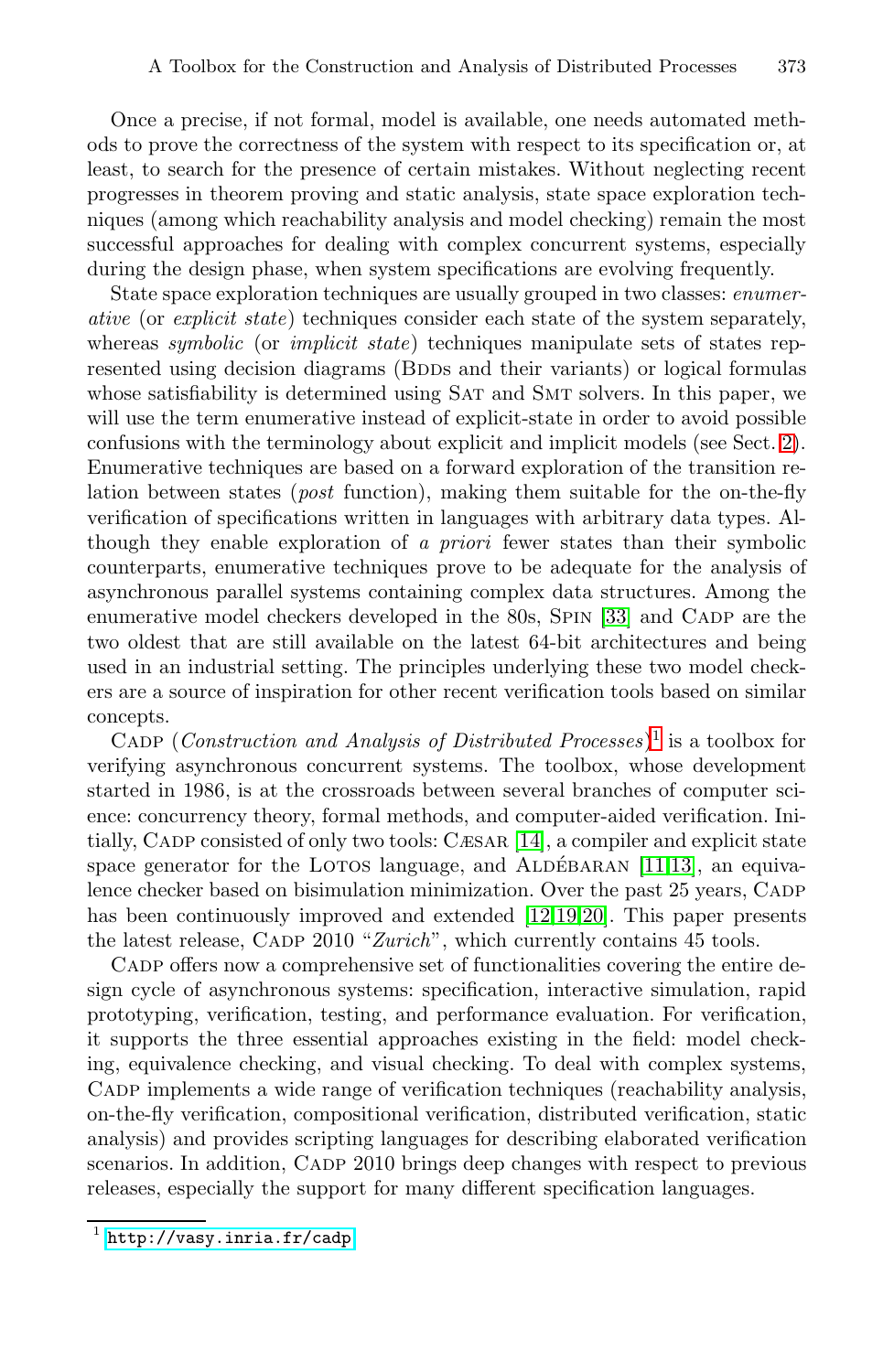<span id="page-2-0"></span>This paper gives an overview of CADP 2010, highlighting new tools and recent enhancements. It is organized as follows. Sect. 2 presents the core semantic models of Cadp. Sect. 3 describes the three languages now supported by Cadp and lists translations developed for other languages. Sect. 4, 5, 6, and 7 respectively present the Cadp tools for model checking, equivalence checking, performance evaluation, and distributed ver[ific](#page-13-6)ation. Finally, [Se](#page-13-7)ct. 8 summarizes the achievements and indicates directions for future work.

# **2 Architecture and Verification Technology**

Compared to other explicit-state model checkers, CADP has the following principles and distinctive features (some of which were already present in inspiring tools rooted in concurrency theory, such as Cwb  $[8]$  and Cwb-Nc  $[7]$ :

- **–** Cadp supports both high-level languages with a formal semantics (process calculi) and lower level formalisms (networks of communicating automata); it also accepts connections from informal or semi-formal languages that have a means to compute the *post* transition function.
- **–** Contrary to most model checkers supporting only scalar types, Cadp has from the outset supported concurrent programs with complex and/or dynamic data structures (records, unions, lists, trees, etc.) provided that these data structures are not shared by concurrent processes.
- **–** Cadp relies on *action-based* (rather than *state-based*) semantic models inherited from concurrency theory, in which one can only refer to the observable actions performed by a system instead of the internal contents of states, which are supposed to be hidden and implementation dependent, and thus are not abstract enough. This encompasses the classical concepts of Ltss (for verification), discrete- and continuous-time Markov chains (for performance evaluation), and extended Markovian models, such as *Interactive Markov Chains* (IMCs) [31], which combine LTSs and Markov chains.
- **–** Relying on action-based models enables equivalence checking, i.e., the comparison of specifications for equality or inclusion; this corresponds to the notions of bisimulations for Ltss and aggregation/lumpability for Markov chains. Also, the possibility of replacing a state space by an equivalent but smaller one is fundamental in compositional verification.
- **–** As a consequence, the model checkers of Cadp are based on branchingtime (rather than linear-time) logics, which are adequate with bisimulation reductions.
- **–** Cadp is equipped with an original software architecture, which has widely inspired recent competing model checkers developed in the 2000s. Early model checkers were "monolithic" in the sense that they tightly combined (1) the source language used to describe the concurrent system under verification and the compiling algorithms used to generate/explore the state space of the concurrent system, and (2) the temporal logic language used to specify correctness formulas and the verification algorithms that evaluate these formulas over the state space. CADP took a different approach and adopted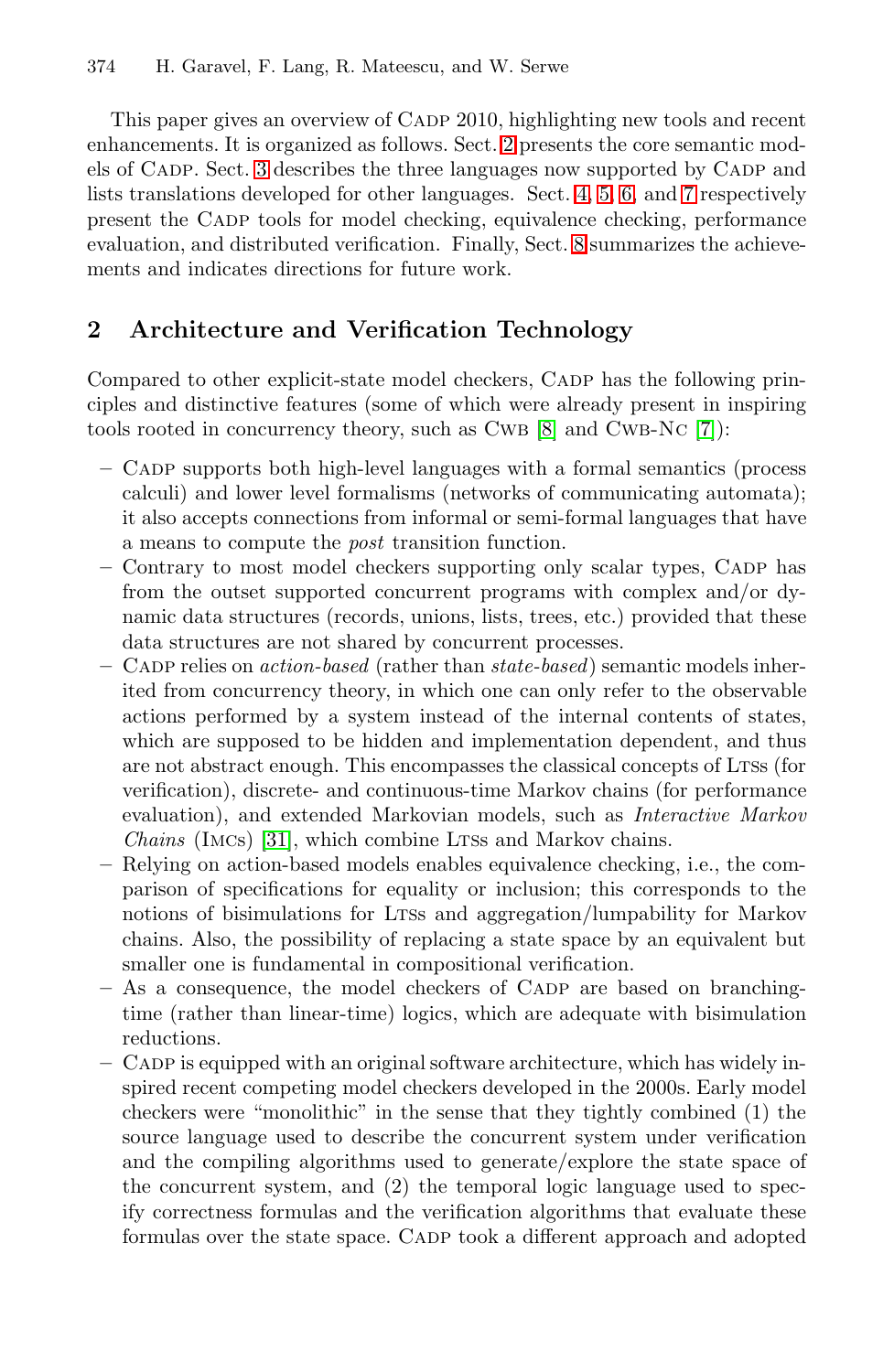a modular architecture with a clear separation between language-dependent and language-independent aspects. Different verification functionalities are implemented in different tools, which can be reused for several languages and which are built upon well-specified interfaces that enable code factoring.

 $-$  CADP 2010 can manage state spaces as large as  $10^{10}$  explicit states; by employing compositional verification techniques on individual processes, much larger state spaces can be handled, up to sizes comparable to those reached using symbolic techniques, such as BDDs.

CADP can be seen as a rich set of powerful, interoperating software components for manipulating automata and Markov chains. All these tools are integrated in two ways: for interactive use, a graphical user-interface (named Eucalyptus) with contextual menus is provided; for batch-mode use, a scripting language named SvL [18] was designed, with user-friendly syntax and powerful verification strategies that make of SVL a unique feature of CADP.

*Explicit state spaces.* In the terminology of CADP, an *explicit* state space is a state-transition graph defined *extensively*, meaning that the sets of states and transitions are entirely known, because they have been already computed.

In the early 90s, most verification tools represented explicit state spaces using textual file formats, which were only adequate for small graphs but would not scale satisfactorily, e.g., to millions of states. To solve this issue, CADP was equipped in 1994 with Bcg (*Binary-Coded Graphs*), a portable file format for storing LTss. BCG is a binary format, which was designed to handle large state spaces (up to  $10^8$  states and transitions initia[ll](#page-3-0)y — this limit was raised to  $10^{13}$ in Cadp 2010 to take into account 64-bit machines). Because the Bcg format is not human readable, it comes with a collection of code libraries and utility programs for handling Bcg files.

Two key design goals for Bcg are file compactness and the possibility to encode/decode files quickly and dynamically (i.e., without requiring knowledge of the entire state space in advance); these goals are achieved using dedicated compression techniques that give significant results: usually, two bytes per transition on average, as observed on Vlts (*Very Large Transition Systems*)<sup>2</sup>, a benchmark suite used in many scientific publications. A third design goal is the need to preserve in Bcg files the source-level information (identifiers, line numbers, types, etc.) present in the source programs from which Bcg files are generated, keeping in min[d t](#page-13-8)hat these programs could be written in different languages.

<span id="page-3-0"></span>*Implicit state spaces.* In the terminology of CADP, an *implicit* state space is [a state-transition graph defined](http://vasy.inria.fr/cadp/resources/benchmark_bcg.html) *comprehensively*, meaning that only the initial state and the *post* transition function are given, such that (a fragment of) the graph is progressively explored and discovered on demand, depending on the verification goals. Handling implicit state spaces properly is a prerequisite for on-the-fly verification.

In addition to BcG, which only applies to explicit state spaces, CADP provides Open/Cæsar [16], a software framework for implicit state spaces,

 $^{2}$  http://vasy.inria.fr/cadp/resources/benchmark\_bcg.html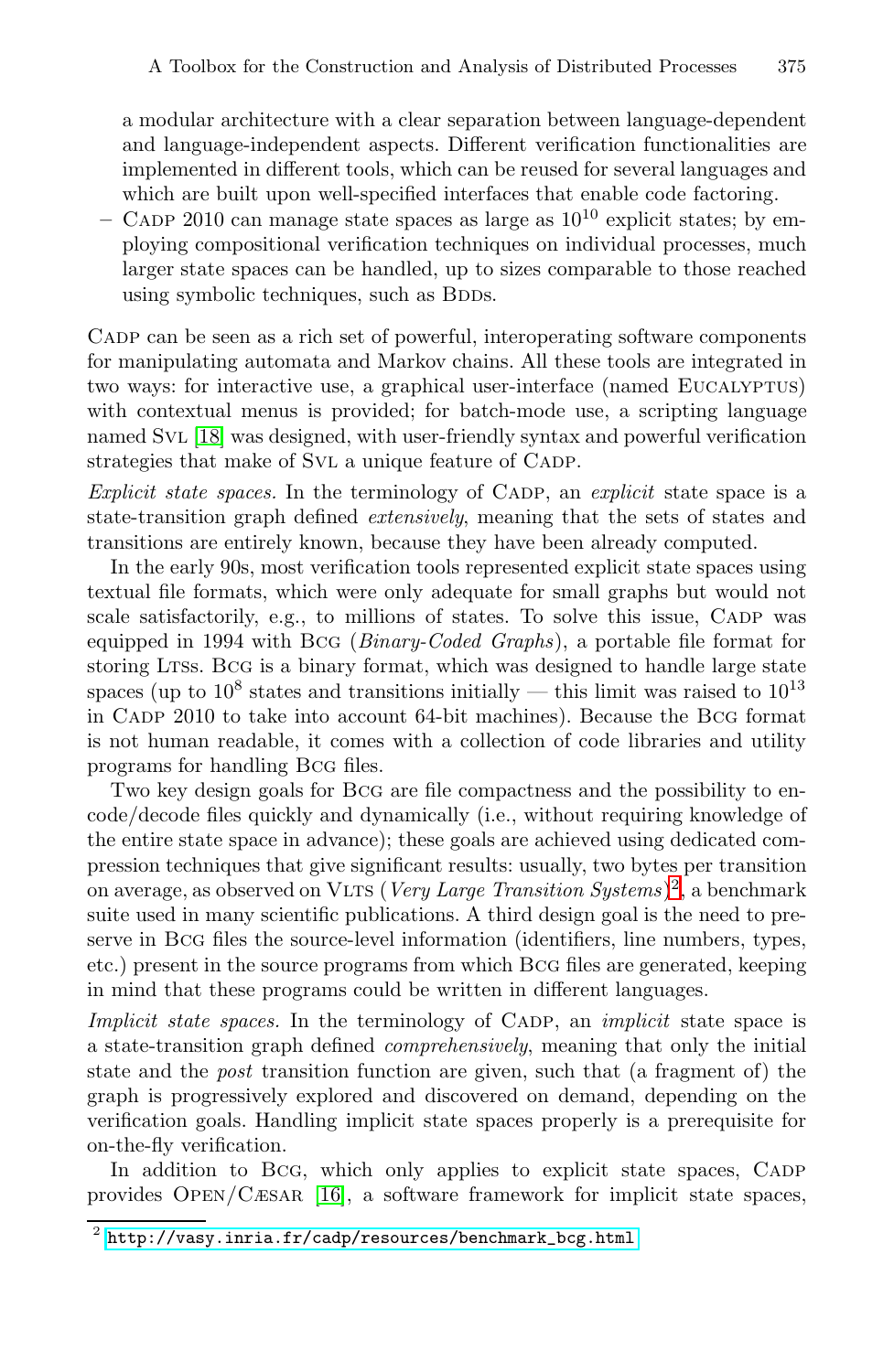which enforces modularity by clearly separating language-dependent aspects (i.e., compiler algorithms) from language-independent aspects (i.e., verification algorithms). Open/Cæsar is organized around three components: the *graph module* (which encapsulates all language-dependent aspects, typically code generated from a high-level source program to compute states and transitions), the *library module* (which provides useful generic data structures, e.g., stacks, tables, hash functions, etc.), and the *exploration module* (which gathers languageindependent aspects, typically verification and state exploration algorithms). All the internal details of the graph module are hidden behind a programming interface, which provides an abstraction for states and transition labels (making them available as opaque types) and implements the transition relation by means of a higher-order iterator.

Since the introduction of the OPEN/CÆSAR architecture in 1992, each of its three module[s ha](#page-14-1)s been progressively extended. Regarding the graph module, only Lotos was supported at first, but support for more languages has been added, either by Vasy or other research teams. Regarding the library module, its data structures and algorithms have been continuously optimized and enriched. Regarding the exploration module, many Open/Cæsar tools have been developed for simulation, random execution, model checking, equivalence checking, and te[st](#page-12-1) case generation.

*Boolean equa[tion](#page-14-2) systems* (Bess [39])*.* These are a useful low-level formalism for expressing analysis problems on LTSs, i.e., model checking, equivalence checking, partial order reductions, test case generation, and behavioral adaptation. A Bes is a collection of equation blocks, each defining a set of Boolean variables (lefthand sides) by propositional formulas (right-hand sides). All equations in a block have the same fixed point sign: either minimal  $(\mu)$  or maximal  $(\nu)$ . Bess can be represented as *Boolean graphs* [1] and are closely related to game graphs [51] and parity games [50].

The Cæsar Solve library [43] of Open/Cæsar contains a collection of linear-time algorithms for solving alternation-free Bess using various exploration strategies of its underlying Boolean graph (depth-first search, breadthfirst search, etc.). The resolution works on the fly, the Bes being constructed (e.g., from the evaluation of a temporal logic formula on an Lts, or from the comparison of two LTSs) at the same time it is solved, new equations being added to the Bes and solved as soon as they are discovered. All algorithms of Cæsar Solve can generate diagnostics, i.e., compute a minimal (in the sense of graph inclusion) Boolean subgraph explaining why a given Boolean variable is true or false [42].

New strategies have been added to CADP 2010 for solving conjunctive BESS (arising from equivalence checking) and disjunctive Bes (arising from model checking), keeping in memory only the vertices (and not the edges) of the Boolean graphs. Currently, CADP 2010 offers nine resolution strategies, which can solve BESS containing  $10^7$  variables in ten minutes. Recently, a new linear-time algorithm generalizing the detection of accepting cycles in Büchi automata was added [47], which serves for model checking fairness properties. For testing and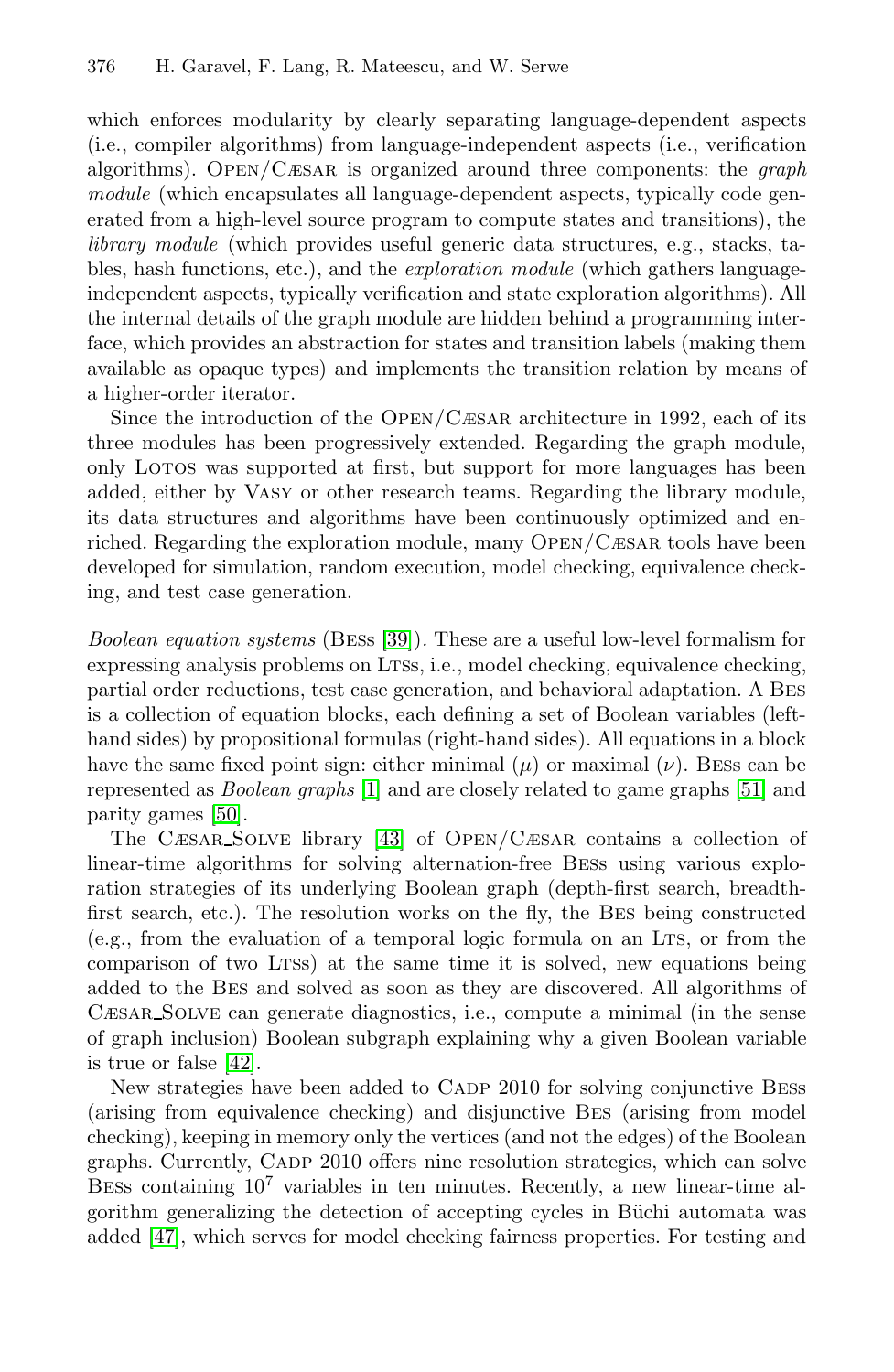benchmarking purposes, CADP 2010 provides the new BES\_SOLVE tool, which can evaluate Bess entirely constructed and stored in (gzipped) files, or built on the fly randomly according to fourteen parameters (num[be](#page-8-0)r of variables, equation length, percentage of disjunctive and conjunctive operators, etc.).

*Parameterized Boolean equation systems.* CADP also uses internally the PBES (Parameterized Bes) model [41], which extends the Bes model by adding typed data parameters and arbitrary Boolean expressions over these parameters. The Pbes model was originally invented as a means to represent the model checking of McL formulas ( $\mu$ -calculus extended with typed data), implemented in the EVALUATOR 4.0 model checker now available in CADP  $2010$  (see Sect. 4). Recently, this model received much attention from the model checking community, which investigates two approaches: symbolic resolution or instantiations towards Bess followed by on-the-fly resolution, the latter being somehow close to Sat-solving. Beyond verification, Pbess can express other problems such as evaluation of parameterized Horn clauses or Datalog queries over data bases.

## **3 Specification Languages**

A major difference of Cadp 2010 compared with earlier versions is the support for several specification languages, while previously only LOTOS was supported.

### **3.1 Support for the LOTOS Language**

Lotos [34] is a formal specification language standardized by Iso to describe communication protocols. It is composed of two different languages in one: a data part, based on algebraic abstract data types, and a control part, which is a process calculus combining the best features of Ccs, Csp, and Circal. For this reason, CADP provides two LOTOS compilers, both sharing a common front-end.

*Compiling the data part.* The C*ESAR.ADT* compiler [15,28] translates the data part of a Lotos program (i.e., a collection of sorts, constructors, and functions defined by algebraic equations) into executable C code. The translation aims at verification efficiency, by first optimizing memory (which is essential for state space exploration, where every bit counts), then time. The compiler automatically recognizes certain classes of usual types (natural numbers, enumerations, tuples, etc.), which are implemented optimally. The algebraic equations of LOTOS are translated using a pattern-matching compilation algorithm for rewrite systems with priority. Amusingly, most of the compiler is written using LOTOS abstract data types, so that CÆSAR.ADT is used to bootstrap itself.

The version of CÆSAR.ADT included in CADP 2010 allows values of complex types (such as tuples, unions, lists, trees, strings, sets, etc.) to be represented "canonically", meaning that these values are stored in tables, represented in normal form as table indexes and thus are stored only once in memory. A technical challenge was to make this feature optional: the user can selectively store certain types in tables, while other types remain implemented as before.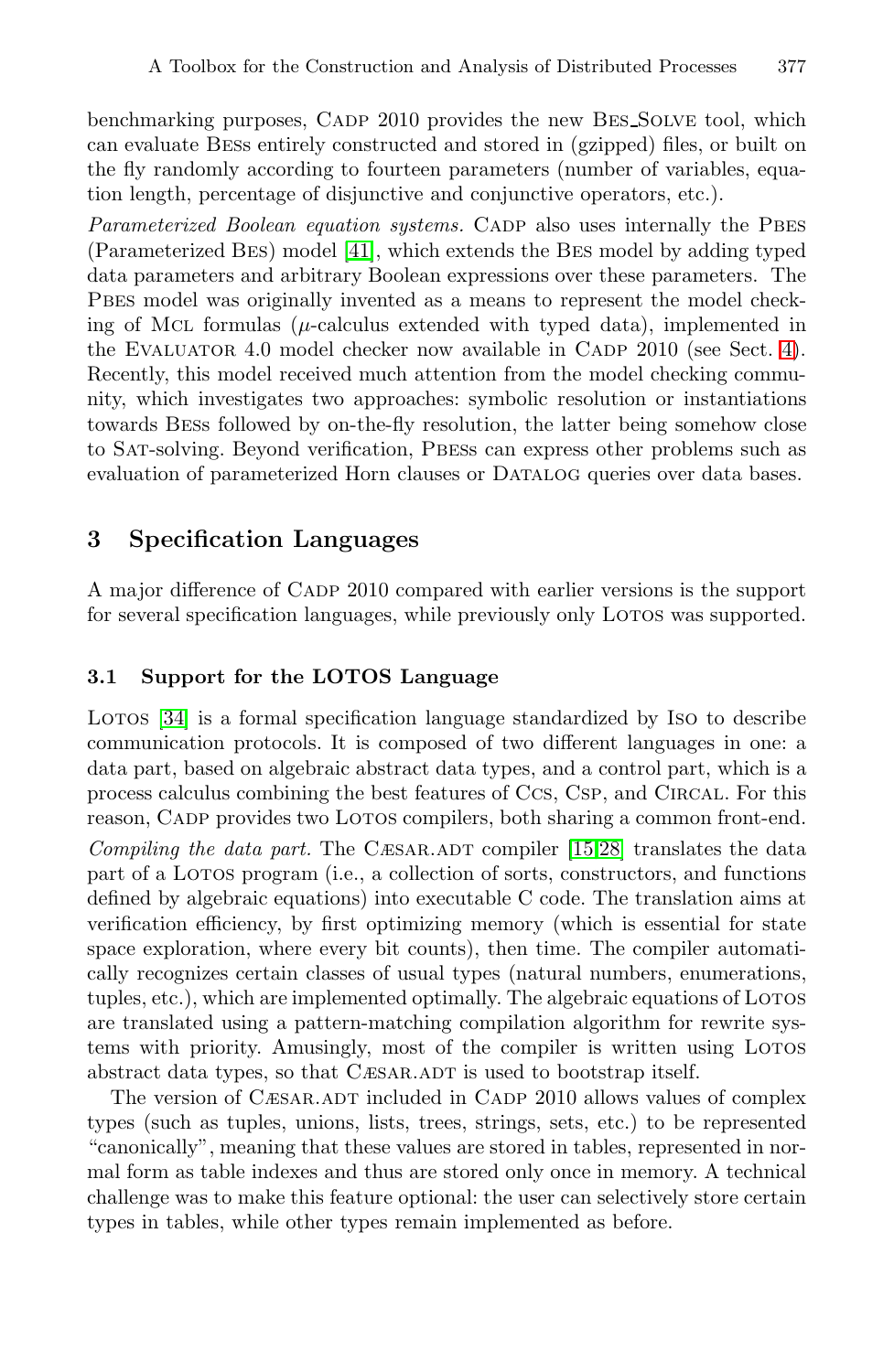*Compiling the control part.* The C*ESAR* compiler [25,24] translates an entire LOTOS program (reusing the C code generated by  $C$ ÆSAR.ADT) into C code that can be used either for generating an explicit Lts (encoded in the BcG format) or an implicit LTS (represented using the OPEN/CÆSAR programming interface), or for rapid prototyping (using the Exec/Cæsar programming interface, which enables the connection with a real-world environment). The subset of Lotos accepted by Cæsar must obey certain constraints, which forbid unbounded dynamic creation of processes and non-terminal recursion in process calls; practically, these constraints are acceptable in most cases.

The translation is done using several intermediate steps, so as to perform, for efficiency reasons, as many computations as possible at compile-time. The Lotos program is first translated into a simplified language named SUBLOTOS, then into a (hierarchical) Petri net extended with atomic transitions, typed local/global variables, and arbitrary combinations of conditions and actions attached to Petri net transitions. This Petri net is then simplified by applying a collection of optimizations on its control and data flows, and finally transformed into a C program, which is then compiled and executed.

In addition to various bug fixes, the version of CÆSAR included in CADP 2010 delivers increased performance, especially by introducing dynamically resizable state tables and by optimizing the generated C code for the amount of physical memory available. Also, the reduction techniques based on data flow analysis [24], which typically reduce state spaces by several orders of magnitude, have been enhanced by applying data-flow optimizations iteratively, following the hierarchical structure of the Petri net: for 22% of the benchmarks, the number of states is divided by 2.4 on average (on certain benchmarks, it is divided by 25).

# **3.2 Support for the FSP Language**

Fsp (*Finite State Process*) is a concise algebraic notation for concurrent processes [40], supported by the Ltsa (*Labelled Transition System Analyser* ) verification tool designed at Imperial College (London, United Kingdom). Fsp and LTSA are particularly suited for students to practice with academic examples.

Although Fsp and LOTOS share many fundamental concepts, they differ slightly in their expressiveness. On the one hand, FSP provides a priority operator that has no equivalent in LOTOS. On the other hand, LOTOS allows abstract d[ata](#page-14-4) types to be defined by the user, while Fsp provides Booleans, integers, labels, and predefined numeric functions only. Also, LOTOS allows sequential and parallel composition operators to be combined with only few restrictions, while Fsp imposes a strict separation between sequential and parallel processes, so that parallel processes cannot be composed in sequence.

CADP 2010 supports the FSP language, following the translation approach of [38], implemented in two new tools. The Fsp2Loros tool translates each sequential Fsp process into a LOTOS process, and each parallel Fsp process into an Exp.Open [37] network of communicating processes with priorities. The Fsp.Open tool provides a transparent interface between Fsp and the Open/Cæsar environment.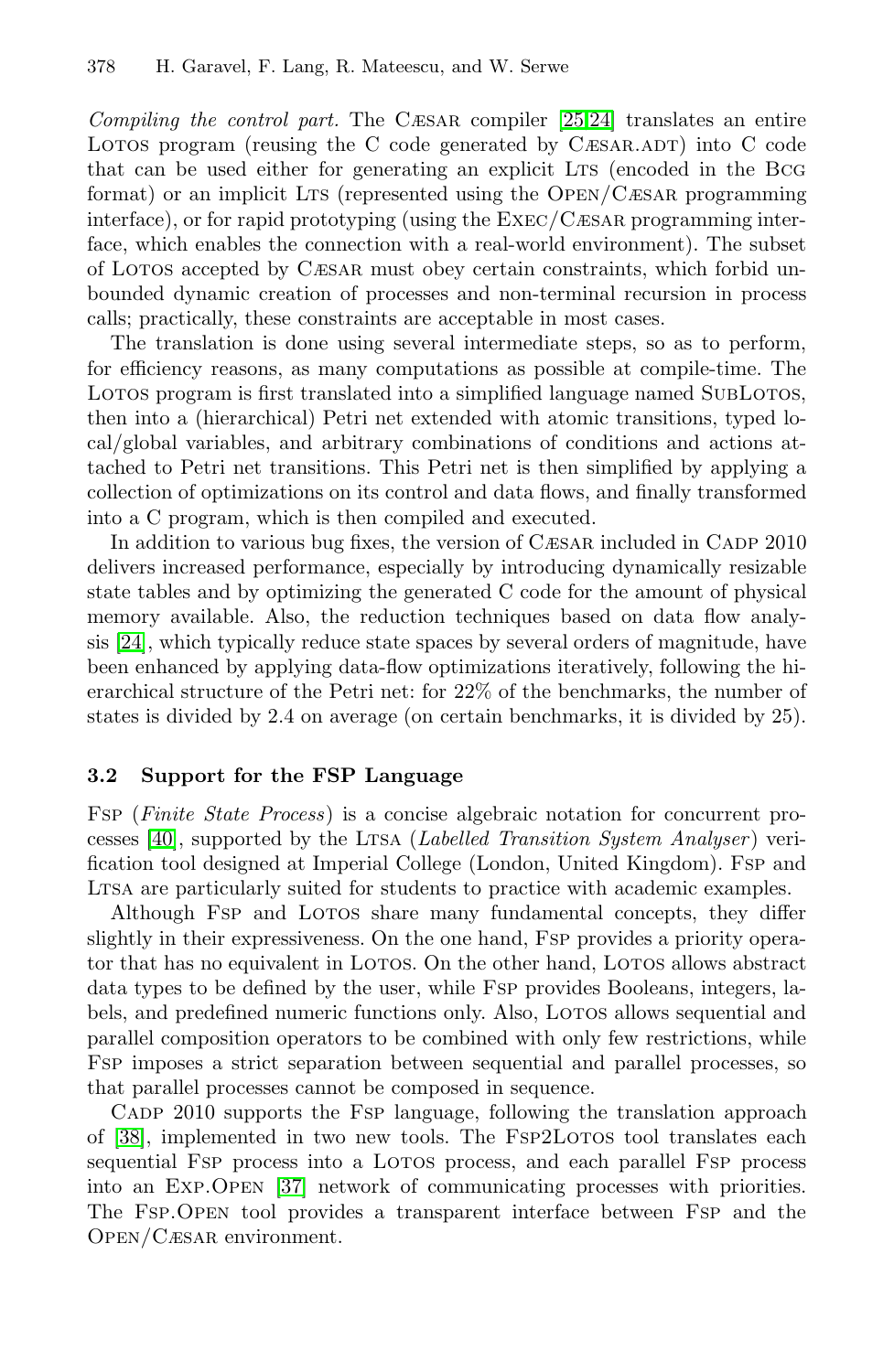For the FSP user community, CADP 2010 brings the following advantages: it can handle Fsp programs with non-guarded p[ro](#page-13-9)cess recursion; it can handle larger FSP programs than LTSA, due to t[he p](#page-14-5)articular attention to performance issues in CADP and to the support of 64-bit architectures, whereas LTSA suffers from Java's 32-bit limitations; finally, CADP offers many tools that complement the functionalities provided by LTSA.

#### $3.3$ **3.3 Support for the LOTOS NT Language**

A major new feature of CADP 2010 is the support of LOTOS NT [5], a specification language derived from the Iso standard E-Loros [35]. Loros NT is an attempt [17] at merging the most salient features of process calculi (concurrency, abstraction, congruence results) into mainstream programming languages (imperative and functional languages for sequential programming). Contrary to Lotos, which gathers two different languages into one, Lotos NT exhibits a single unified language, in which the data part can be seen as a subset of the control part (i.e., functions are a particular case of processes): absence of such a nice symmetry in LOTOS is a drawback and a cause for its steep learning curve.

Lotos NT has convenient features that Lotos is lacking: it has a set of predefined data types (Booleans, natural numbers, integers, reals, characters, and strings); it provides short-hand notations for lists, sets, and arrays; it eases the definition of inductive types by automatically generating common operations (equality and order relations, field accessors, etc); it enables typing of communication channels; it introduces the notion of modules. Similar to the LOTOS compilers of CADP, LOTOS NT can import hand-written, external C code that implements LOTOS NT types and functions; under some conditions, it is also possible to combine LOTOS and LOTOS NT code into the same specification.

The feedback received about LOTOS NT from both academia and industry is highly positive: it is observed that people quickly start writing meaningful LOTOS NT specifications without the need for a long prior training. As of January 2010, the VASY team has switched from LOTOS to LOTOS NT for all its modeling activities, and LOTOS NT is used internally in companies such as Bull, CEA/Leti, and STMicroelectronics.

CADP 2010 includes a set of tools (LPP preprocessor, LNT2LOTOS translator, and LNT. OPEN connector to OPEN/CÆSAR) that implement LOTOS NT by translation to LOTOS, which enables one to reuse the CÆSAR and CÆSAR.ADT compilers to analyze and execute LOTOS NT specifications. To reduce the translation complexity, many semantic checks are deferred to the CÆSAR.ADT and CÆSAR compilers that will run on the generated, possibly incorrect LOTOS code.

The translation of LOTOS NT data part into LOTOS (which is, to some extent, the reverse of the translation performed by CÆSAR.ADT) requires compilation of functions defined in imperative-style into rewrite systems with priorities. It reuses an existing algorithm [48] for translating a subset of the C language into Horn clauses, but largely extends this algorithm to handle referencepassing parameters, pattern matching ("**case**" statements), loop interruptions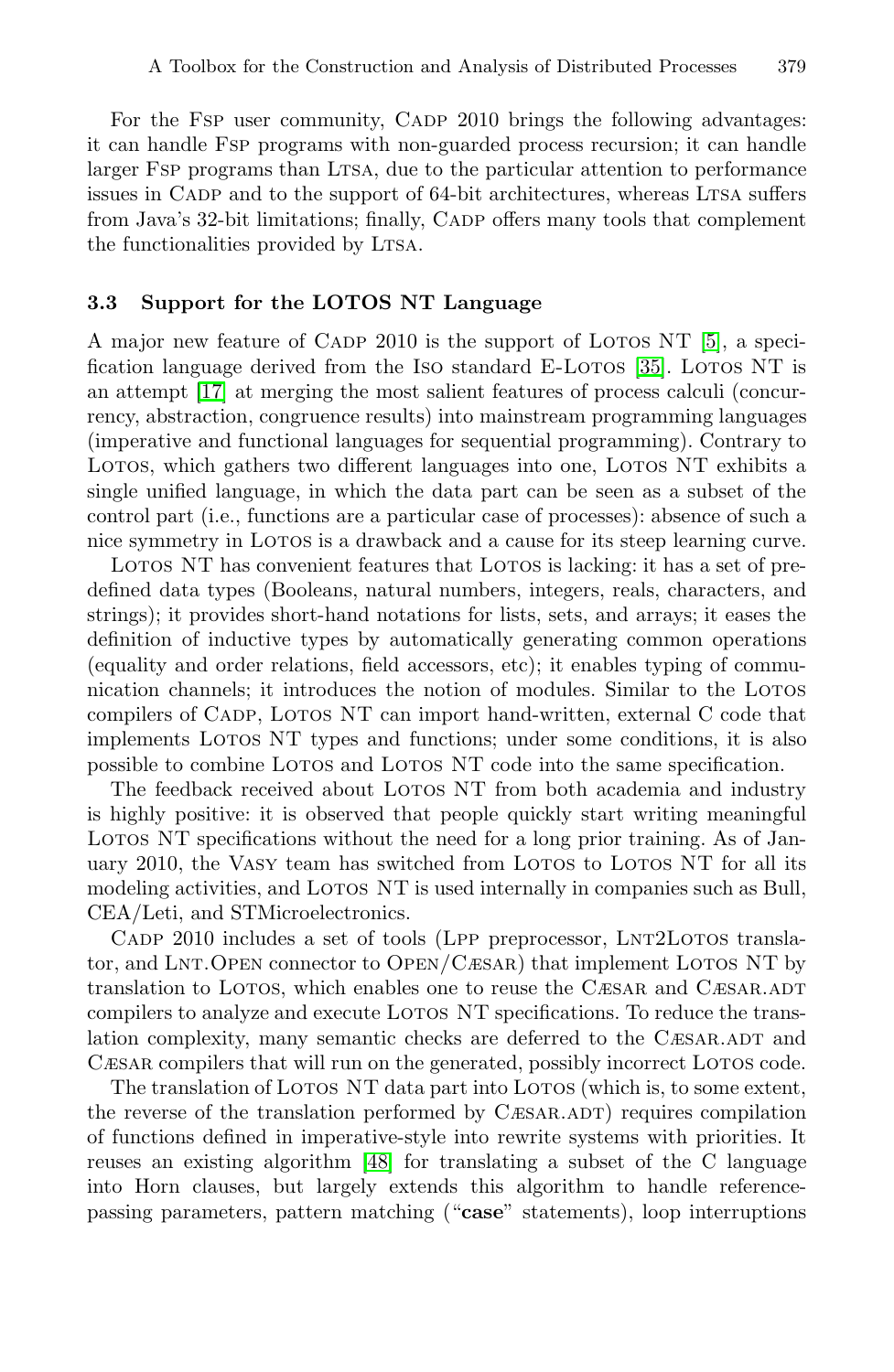("**break**" statements), multi[ple](#page-14-6) "**return**" statements within function bodies, uncatchable exceptions ("**raise**" statements), and overloading of function names.

The translation of the LOTOS NT control part into LOTOS process algebraic terms borrows from a prior translation of CHP into LOTOS [23], which was adapted and optimized for LOTOS NT. The translation is tricky because LOTOS is much less "regular" than LOTOS NT for certain aspects (sequential composition, functionality typing for process termination) and because LOTOS lacks certain concepts (graphical parallel composition [2[6\],](#page-8-1) type checking for communication channels). Surprisingly, the state spaces generated from LOTOS NT programs are in general not larger than those generated from "equivalent" LOTOS programs, due to the precise analysis and sharing of continuations during the translation.

# **3.4 Support for Other Languages**

Numerous other languages have been connected to CADP 2010. Fig. 1 gives a global picture; dark grey boxes indicate the languages and software components included in CADP 2010; light grey boxes indicate the languages for which VASY has developed translators and connections to CADP 2010, these translators being distributed separately from CADP 2010; arcs are labeled with bibliographic references; arcs without labels correspond to work in progress.

<span id="page-8-1"></span><span id="page-8-0"></span>

**Fig. 1.** Connection of the input languages of CADP 2010

## **4 Model Checking**

CADP contains three model checkers operating on explicit and implicit LTSs. Xtl (*eXecutable Temporal Language*) [44] is a functional language dedicated to the exploration and querying of an explicit LTS encoded in the BCG format. XTL handles (sets of) states, labels, and transitions as basic data types, enabling temporal logic operators to be implemented using their fixed point characterizations. Temporal logic operators can be mixed with non-standard properties (e.g., counting states, transitions, etc.) and, more generally, with arbitrary computations described as recursive functions exploring the LTS. XTL specifications can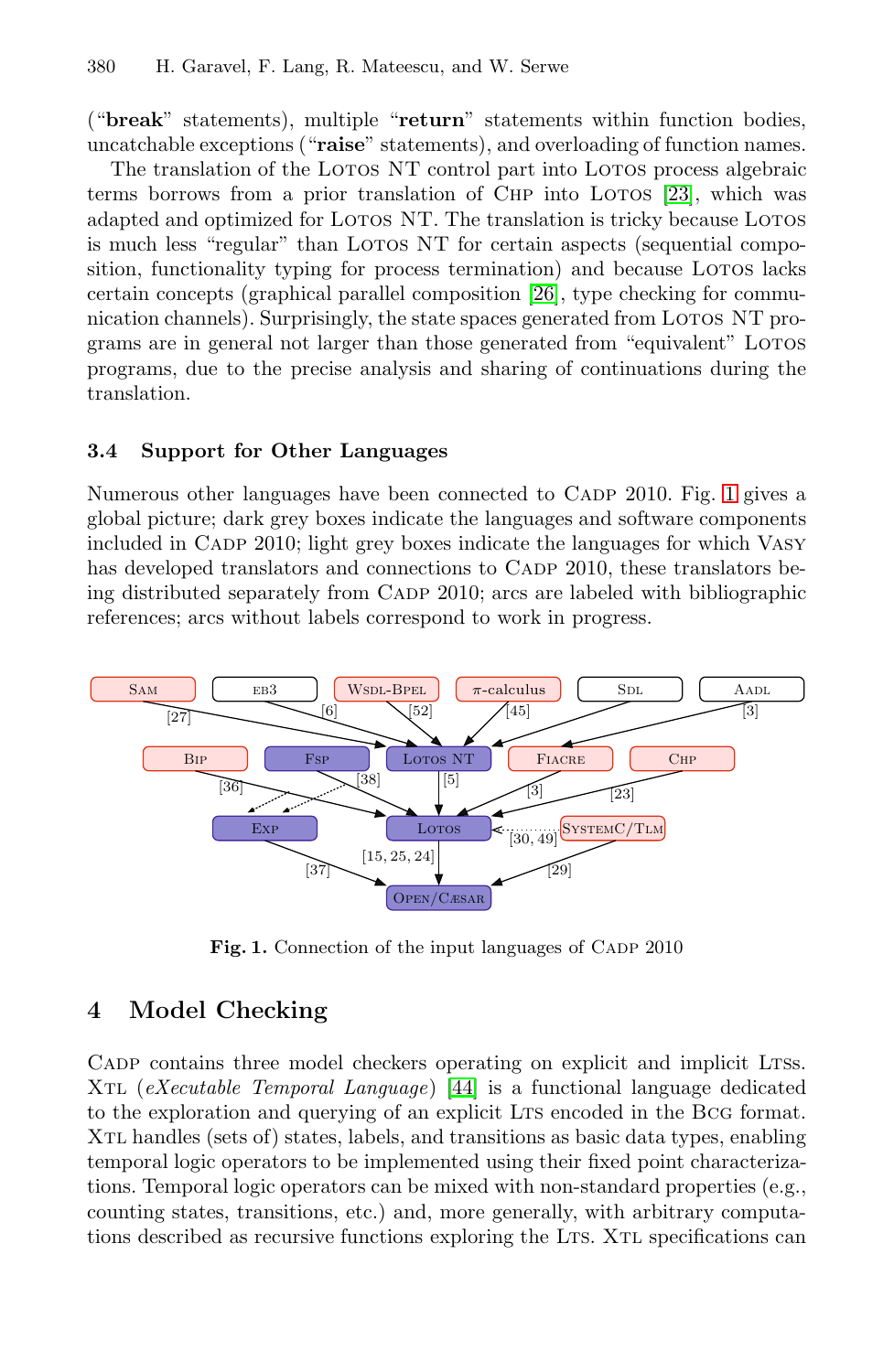include reusable libraries of operators (15 such libraries are available in CADP) and can also be interfaced with external C code for spec[ific](#page-14-2) computations.

EVALUATOR 3.x [46] evaluates formulas of RAFMC (the regular alternationfree  $\mu$ -calculus) on an implicit LTS on the fly. RAFMC incorporates the PDL modalities containing regular formulas over transition sequences, which are much more concise and intuitive than their fixed point counterparts: for instance, safety p[rop](#page-15-2)erties are simply expressed using the modality  $[R]$  **false**, which forbids the transition sequences characterized by the regular formula  $R$ . The tool works by reformulating the model checking problem as a Bes resolution, which is performed using the linear-time local algorithms of the Cæsar Solve library [43]. According to the shape of the formula, the most memory-efficient algorithm of the library is selected automatically. The tool produces examples and counterexamples, which are general LTS subgraphs (i.e., may contain branches and/or cycles), and also enables the definition of reusable libraries of property patterns.

Evaluator 4.0 [47] is a new model checker handling formulas written in McL (*Model Checking Language*), which conservatively extends RAFMC with two kinds of features. First, Mcl adds data-handling mechanisms to parse and exploit structured transition labels (containing a channel/gate name and a list of values exchanged), generated from value-passing specification languages. Mcl contains action predicates with value extraction, fixed point operators parameterized with data values, quantifiers over finite data domains, regular formulas extended with counters, and constructs inspired from functional programming languages ("**let**", "**if-then-else**", "**case**", "**while**", "**repeat**", etc.).

Second, McL adds fairness operators, inspired from those of PDL- $\Delta$ , which characterize complex, unfair cycles consisting of infinite repetitions of regular subsequences. These operators belong to  $L\mu_2$ , the  $\mu$ -calculus fragment of alternation depth two and were shown to subsume CTL<sup>∗</sup>. Although  $L\mu_2$  has, in the worst case, a quadratic model checking complexity, the fairness operators of Mcl are evaluated in linear-time using an enhanced resolution algorithm of Cæsar Solve [47].

## **5 Equivalence Checking**

[Eq](#page-13-1)[uiv](#page-13-2)alence checking is useful to guarantee that some properties verified on one graph are also satisfied by another. Alternatively, equivalence checking can be used to minimize a graph by collapsing its equivalent states. Concurrency theory produced many graph equivalence relations, including strong bisimulation, branching bisimulation, as well as stochastic/probabilistic extensions of strong and branching bisimulations (which take into account the notion of *lumpability*) for models combining features from LTSs and Markov chains. From the beginning, equivalence checking has been a key feature of CADP, first with the ALDÉBARAN tool [11,13] and, since 1999, with the BCG\_MIN 1.0 tool for minimization of explicit graphs using various partition-refinement algorithms. The functionalities of these two tools have been progressively subsumed by improved tools, namely BCG\_MIN 2.0 and BISIMULATOR, available in CADP 2010.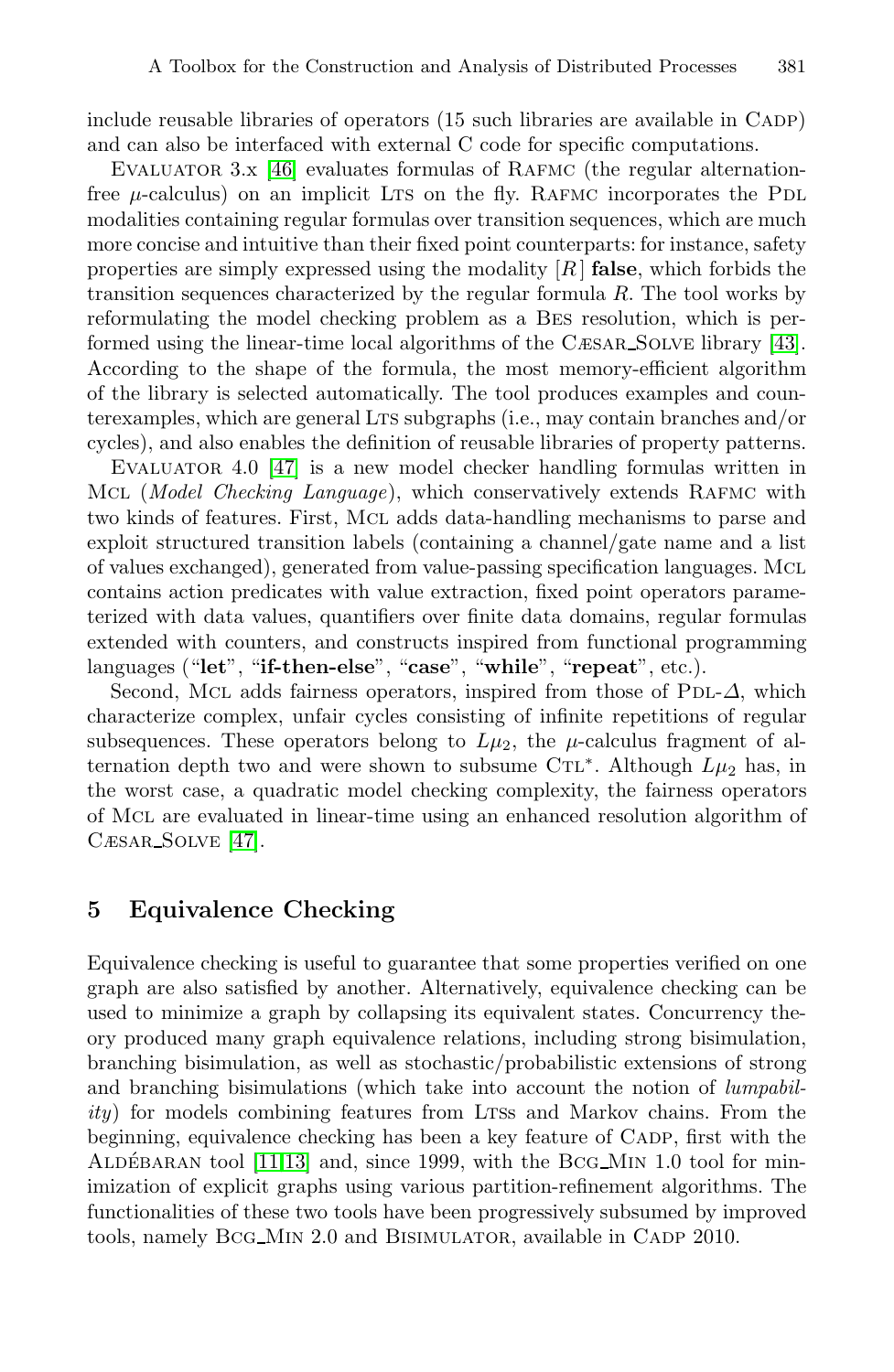Bcg M<sub>IN</sub> 2.0 enables an explicit LTs to be minimized according to various equivalence relations. It implements partition-refinement algorithms based on the notion of state signature [4]. Intuitively, the signature of a state is the set of all couples "(transition label, block of the target state)" of the outgoing transitions (possibly following some compressed sequence of internal transitions in the case of branching bisimulation). Refinement of the state partition consists in dispatching states with different signatures to different blocks until the fixpoint has been reached, each block thus corresponding to a class of equivalent states. Bcg Min 2.0 extends this algorithm to the stochastic/probabilistic ex[t](#page-12-2)[ens](#page-14-2)ions of strong and branching bisimulations, by incorporating lumpability in the computation of signatures.

For strong and branching bisimulations, tests on more than 8000 Bcg graphs show that Bcg [M](#page-14-2)in 2.0 is 20 times faster and uses 1.3 times less memory than Bcg Min 1.0. For stochastic/probabilistic bisimulations, Bcg Min 2.0 is more than 500 (occasionally, 8500) times faster and uses [4 ti](#page-13-2)mes less memory. Large graphs of more than  $10^8$  states and  $10^9$  transitions have been minimized in a few hours, using less than 100 Gbytes Ram.

BISIMULATOR [2,43] compares an implicit LTS (usually, describing a *protocol*) with an explicit Lts (usually, describing the expected *service*) on the fly, by encoding the problem as a Bes, which is solved using the linear-time local algorithms of the Cæsar Solve [43] library of Cadp. This encoding generalizes and, due to optimizations applied on the fly depending on the LTS structure, outperforms the pioneering on-the-fly equivalence checking algorithms [13]. For typical cases (e.g., when the service LTs is deterministic and/or  $\tau$ -free,  $\tau$  denoting the hidden/invisible action), the tool automatically chooses an appropriate memory-efficient Bes resolution algorithm, which stores only the states, and not the transitions.

Bisimulator implements seven equivalence relations (strong, weak, branching,  $\tau^*$ .a [13], safety, trace, and weak trace) and their associated preorders, and is one of the richest on-the-fly equivalence checkers available. For non-equivalent LTSs, the tool can generate a counterexample, i.e., a directed acyclic graph containing the minimal set of transition sequences that, if traversed simultaneously in the two LTSs, lead to couples of non-equivalent states. Minimal-depth counterexamples can be obtained using breadth-first strategies for Bes resolution. The tool is also equipped with reductions modulo  $\tau$ -compression (collapse of  $\tau$ -cycles) and  $\tau$ -confluence (elimination of redundant interleavings), which preserve branching equivalenc[e an](#page-14-4)d can improve performance by several orders of magnitude.

### **6 Performance Evaluation**

During the last decade, CADP has been enhanced for performance evaluation operating on extended Markovian models encoded in the Bcg format (see details in [9]). Besides Bcg Min, the Exp.Open tool [37] now supports also the parallel composition of extended Markovian models, implementing maximal progress of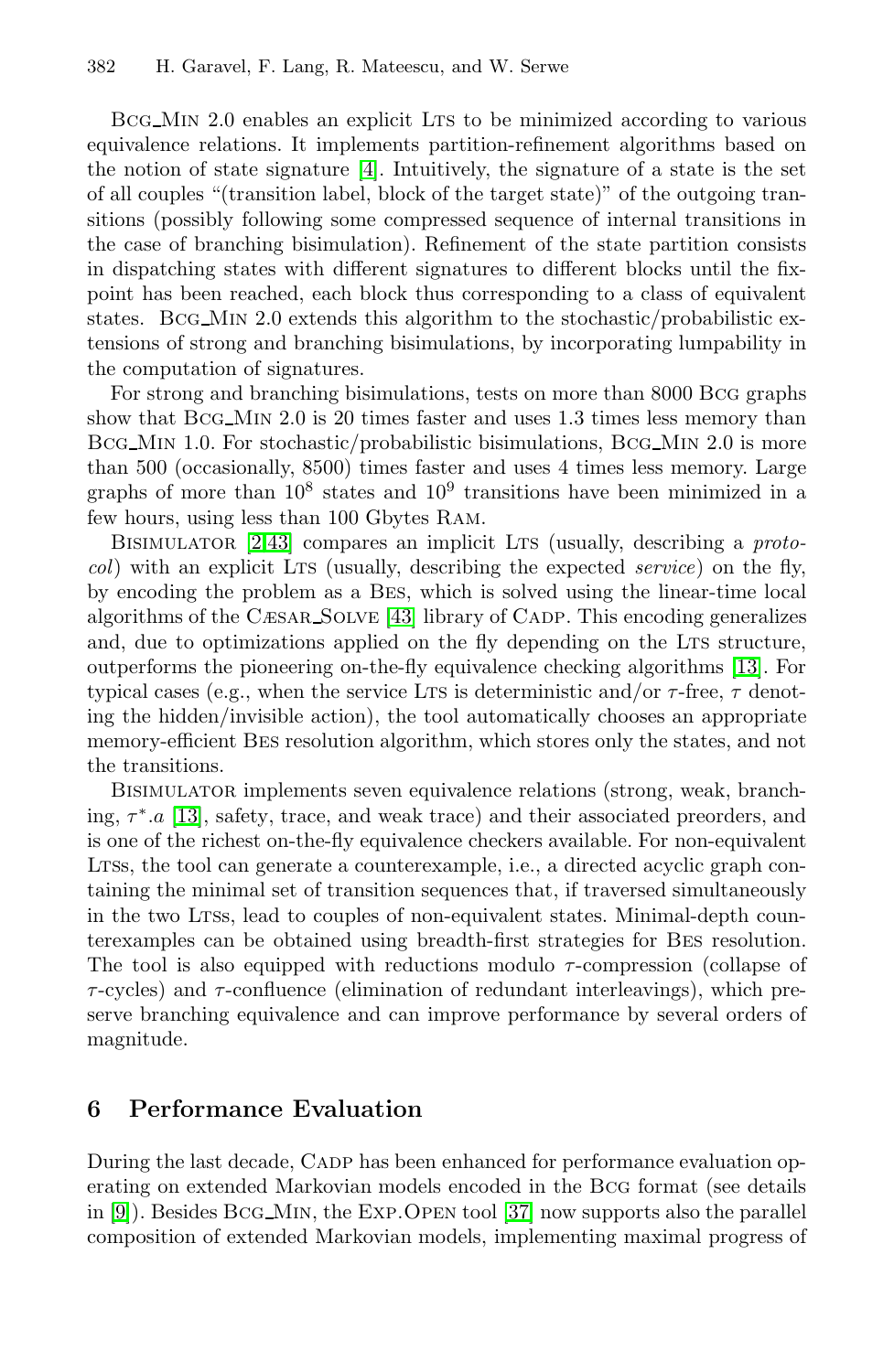internal transitions in choice with stochastic transitions. New tools have been added, namely DETERMINATOR [32], which eliminates stochastic nondeterminism in extended Markovian models on the fly using a variant of the algorithm presented in [10], and the Bcg Steady and Bcg Transient tools, which compute, for each state s of an extended Markovian model, the probability of being in s either on the long run (i.e., in the "steady state") or at each time instant  $t$ in a discrete set provided by the user.

More recently, the new CUNCTATOR on-the-fly steady-state simulator for extended Markovian models has been added to CADP. The tool explores a random execution sequence in the model until a non-Markovian transition or a deadlock state is found, or the sequence length or virtual time (obtained by summing up the Markovian information present on transitions) reaches a maximum value specified by the user, or the user interactively halts the simulation. Upon termination, the throughputs of labeled transitions chosen by the user are displayed, together with information such as the number of τ-transitions encountered and the presence of nondeterminism (i.e., states with more than one outgoing  $\tau$ transition). The context of a simulation can be saved and restored for starting subsequent simulations, enabling one to implement convergence criteria (e.g., based on confidence intervals) by executing series of increasingly long simulations in linear time. For nondeterministic models, CUNCTATOR selects between conflicting  $\tau$ -transitions according to one of three scheduling policies (the first, the last, or a randomly chosen transition). Thus, launching simulations using different scheduling policies provides more insight about the stochastic behavior of the model. Compared to Bcg Steady, which computes exact throughputs, Cunctator consumes less memory but achieving the same accuracy may require more time.

## **7 Parallel and Distributed Methods**

Verification algorithms based on state space exploration have high computing and memory requirements and, thus, are often limited by the capabilities of one single sequential machine. However, the limits can be pushed forward by new algorithms capable of exploiting processing resources offered by networks of workstations, clusters, grids, etc.

CADP was among the first toolboxes to release tools for distributed model checking. The first step was to parallelize the state space construction, which is a bottleneck for verification because storing all reachable states requires a considerable amount of memory. For this purpose, the DISTRIBUTOR and BCG\_MERGE tools  $[22,21]$  split the generation of an LTS across several machines, each machine building only a fragment of the entire LTS. Interestingly, essential DISTRIBUTOR features, such as the Pbg (*Partitioned* Bcg *Graph*) format and the graphical monitor that displays in real-time the progress of generation across all the machines, have been replicated in competing verification toolsets.

The second step was the integration into CADP 2010 of a collection of new software tools (PBG\_CP, PBG\_MV, PBG\_RM, and PBG\_OPEN) to manipulate an LTS in the PBG format, and their connection to OPEN/CÆSAR.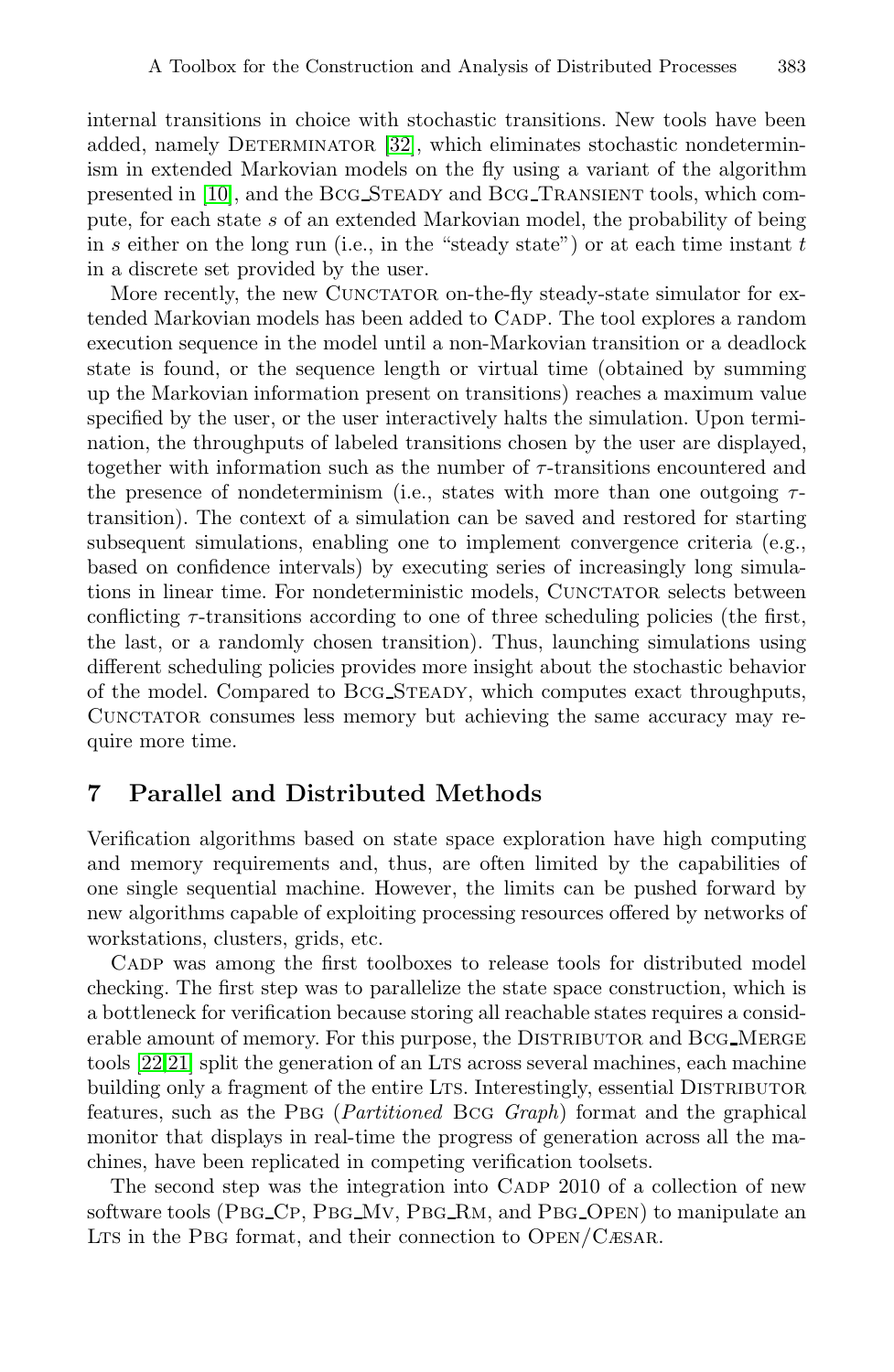The third step was the parallelization of on-the-fly verification itself. Therefore we designed a distributed version of the Cæsar Solve library to solve Boolean equation systems on the fly using several machines, thus enabling the development of parallel model and equivalence checkers.

## <span id="page-12-0"></span>**8 Conclusion**

Concurrency theory is now 40-year old; formal methods are 35-year old; model checking verification is nearly 30-year old. To push theoretical ideas into reality and to obtain new scientific results, significant effort must be put into software development and confrontation with industrial applications.

This was indeed the case with CADP 2010 which, besides all aforementioned new tools and major enhancements, also required large amounts of programming work: porting to various processors (Itanium, PowerPC, Sparc, x86, x64), operating systems (Linux, MacOS X, Solaris, Windows) and C compilers (gcc 3, gcc 4, Intel, and Sun); careful code cleanup to remove all compiler and lint warnings, not only in the C code of the CADP tools themselves, but also in the C code that they may generate (this ensures that all compiler warnings received by end-users are related to some mistakes in their LOTOS or LOTOS NT code); significant documentation effort; intensive nonregression testing using thousands of Lotos and Lotos NT programs, Bcg files, temporal logic formulas, Boolean equation systems, etc. together with a new tool named CONTRIBUTOR that will allow CADP users to send such test cases to the VASY team.

The relevance of these efforts and the maturity of CADP can be estimated from its dissemination and impact figures. As of December 2010, academic and commercial licences have been signed with more than 435 universities, public research institutes, and global corporations; 137 case-studies have been tackled using CADP; 58 research software applications have been developed using CADP; numerous academic courses are using CADP to teach concurrency; the CADP user forum gathers more than 150 registered members with 1000 messages exchanged.

Regarding future work, we plan to develop a native LOTOS NT compiler, to connect even more concurrent languages to Cadp, and add new verification tools that exploit massively parallel computing platforms. The latter research area is especially difficult, because it superposes the algorithmic complexities of verification and distributed programming; yet this is the only way to exploit parallel computing resources, which are becoming pervasive.

## **References**

- <span id="page-12-2"></span><span id="page-12-1"></span>1. Andersen, H.R.: Model Checking and Boolean Graphs. TCS 126(1), 3–30 (1994)
- 2. Bergamini, D., Descoubes, N., Joubert, C., Mateescu, R.: BISIMULATOR: A Modular Tool for On-the-Fly Equivalence Checking. In: Halbwachs, N., Zuck, L.D. (eds.) TACAS 2005. LNCS, vol. 3440, pp. 581–585. Springer, Heidelberg (2005)
- 3. Berthomieu, B., Bodeveix, J.-P., Farail, P., Filali, M., Garavel, H., Gaufillet, P., Lang, F., Vernadat, F.: FIACRE: An Intermediate Language for Model Verification in the Topcased Environment. In: ERTS (2008)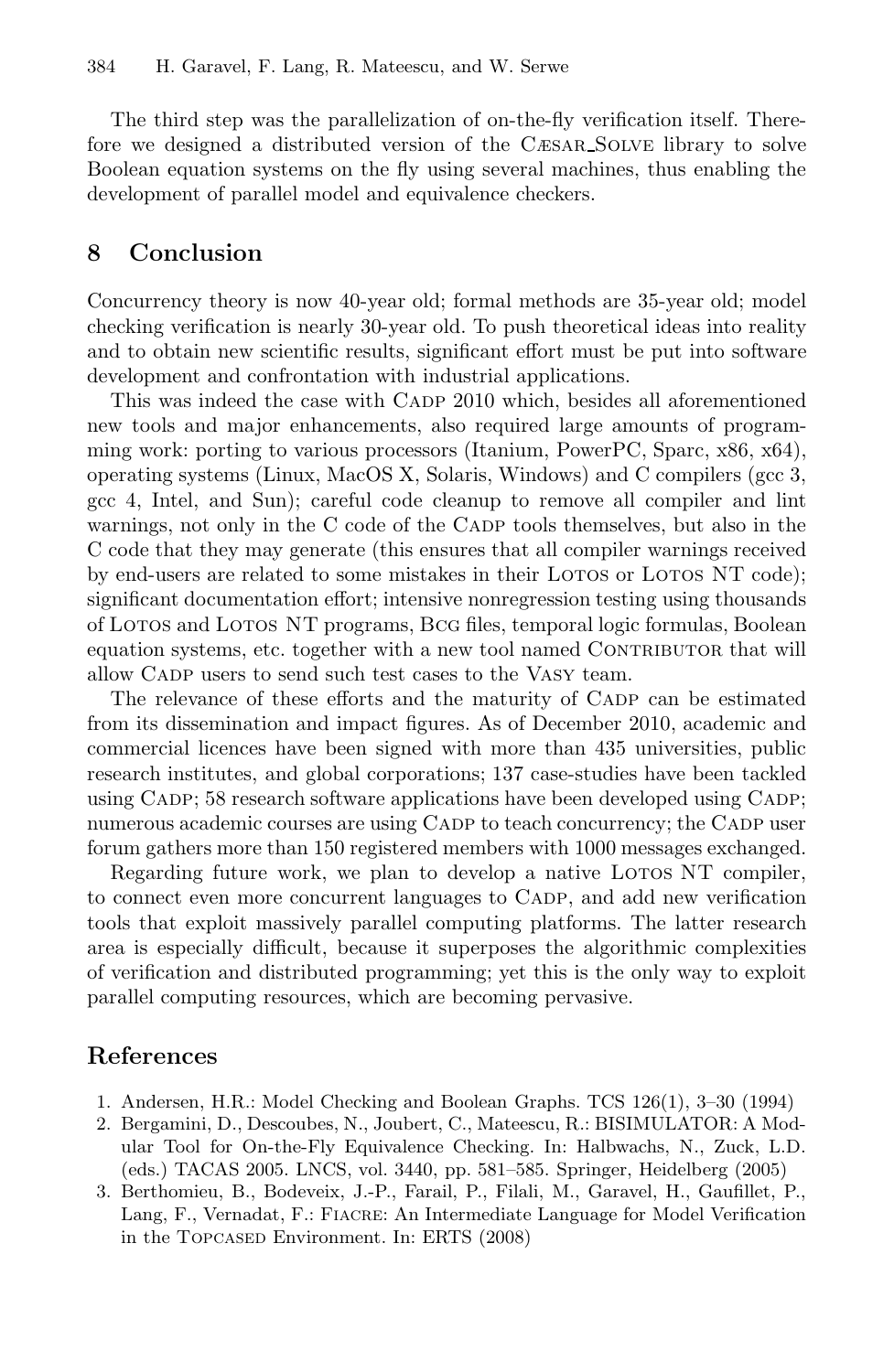- <span id="page-13-9"></span>4. Blom, S., Orzan, S.: Distributed state space minimization. STTT 7, 280–291 (2005)
- 5. Champelovier, D., Clerc, X., Garavel, H., Guerte, Y., McKinty, C., Lang, F., Serwe, W., Smeding, G.: Reference Manual of the LOTOS NT to LOTOS Translator (Version 5.1). Tech. Report INRIA/VASY, 117 pages (2010)
- 6. Chossart, R.: Évaluation d'outils de vérification pour les spécifications de systèmes d'information. Mémoire maître ès sciences, Univ. de Sherbrooke, Canada (2010)
- <span id="page-13-7"></span>7. Cleaveland, R., Li, T., Sims, S.: The Concurrency Workbench of the New Century (Version 1.2). User's Manual (2000)
- <span id="page-13-6"></span>8. Cleaveland, R., Parrow, J., Steffen, B.: The Concurrency Workbench. In: Sifakis, J. (ed.) CAV 1989. LNCS, vol. 407. Springer, Heidelberg (1990)
- 9. Coste, N., Garavel, H., Hermanns, H., Lang, F., Mateescu, R., Serwe, W.: Ten Years of Performance Evaluation for Concurrent Systems Using CADP. In: Margaria, T., Steffen, B. (eds.) ISoLA 2010. LNCS, vol. 6416, pp. 128–142. Springer, Heidelberg (2010)
- 10. Deavours, D.D., Sanders, W.H.: An Efficient Well-Specified Check. In: 8th International Workshop on Petri Nets and Performance Models, PNPM 1999 (1999)
- <span id="page-13-1"></span>11. Fernandez, J.-C.: ALDEBARAN : un système de vérification par réduction de processus communicants. Thèse de Doctorat, Univ. J. Fourier, Grenoble (1988)
- <span id="page-13-3"></span>12. Fernandez, J.-C., Garavel, H., Kerbrat, A., Mateescu, R., Mounier, L., Sighireanu, M.: CADP (CESAR/ALDÉBARAN Development Package): A Protocol Validation and Verification Toolbox. In: Alur, R., Henzinger, T.A. (eds.) CAV 1996. LNCS. vol. 1102, Springer, Heidelberg (1996)
- <span id="page-13-2"></span>13. Fernandez, J.-C., Mounier, L.: "On the Fly" Verification of Behavioural Equivalences and Preorders. In: Larsen, K.G., Skou, A. (eds.) CAV 1991. LNCS, vol. 575, Springer, Heidelberg (1992)
- <span id="page-13-0"></span>14. Garavel, H.: Compilation et vérification de programmes LOTOS. Thèse de Doctorat, Univ. J. Fourier, Grenoble (1989)
- <span id="page-13-8"></span>15. Garavel, H.: Compilation of LOTOS Abstract Data Types. In: FORTE (1989)
- 16. Garavel, H.: OPEN/CAESAR: An Open Software Architecture for Verification, Simulation, and Testing. In: Steffen, B. (ed.) TACAS 1998. LNCS, vol. 1384, p. 68. Springer, Heidelberg (1998)
- 17. Garavel, H.: Reflections on the Future of Concurrency Theory in General and Process Calculi in Particular. In: LIX Colloquium on Emerging Trends in Concurrency Theory. ENTCS, vol. 209 (2008)
- 18. Garavel, H., Lang, F.: SVL: a Scripting Language for Compositional Verification. In: FORTE. IFIP (2001)
- <span id="page-13-4"></span>19. Garavel, H., Lang, F., Mateescu, R.: An Overview of CADP 2001. EASST Newsletter 4, 13–24 (2002)
- <span id="page-13-5"></span>20. Garavel, H., Mateescu, R., Lang, F., Serwe, W.: CADP 2006: A toolbox for the construction and analysis of distributed processes. In: Damm, W., Hermanns, H. (eds.) CAV 2007. LNCS, vol. 4590, pp. 158–163. Springer, Heidelberg (2007)
- 21. Garavel, H., Mateescu, R., Bergamini, D., Curic, A., Descoubes, N., Joubert, C., Smarandache, I., Stragier, G.: DISTRIBUTOR and BCGMERGE: Tools for distributed explicit state space generation. In: Hermanns, H. (ed.) TACAS 2006. LNCS, vol. 3920, pp. 445–449. Springer, Heidelberg (2006)
- 22. Garavel, H., Mateescu, R., Smarandache, I.: Parallel state space construction for model-checking. In: Dwyer, M.B. (ed.) SPIN 2001. LNCS, vol. 2057, p. 217. Springer, Heidelberg (2001)
- 23. Garavel, H., Salaün, G., Serwe, W.: On the Semantics of Communicating Hardware Processes and their Translation into LOTOS for the Verification of Asynchronous Circuits with Cadp. SCP 74(3), 100–127 (2009)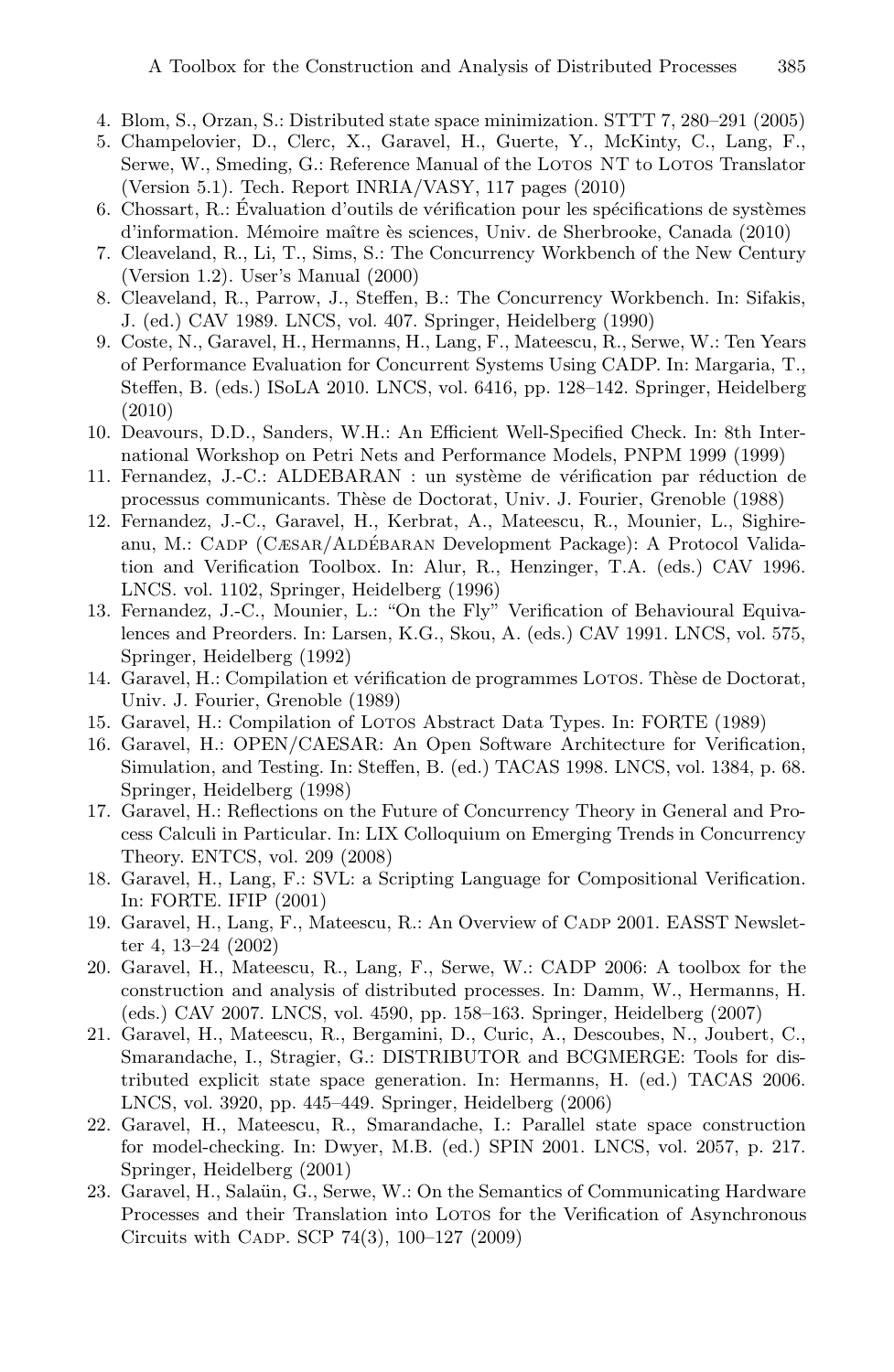- <span id="page-14-6"></span>24. Garavel, H., Serwe, W.: State Space Reduction for Process Algebra Specifications. TCS 351(2), 131–145 (2006)
- 25. Garavel, H., Sifakis, J.: Compilation and Verification of LOTOS Specifications. In: PSTV. IFIP (1990)
- [26.](http://hal.archives-ouvertes.fr/hal-00429070/) [Garavel,](http://hal.archives-ouvertes.fr/hal-00429070/) [H.,](http://hal.archives-ouvertes.fr/hal-00429070/) [Sighireanu,](http://hal.archives-ouvertes.fr/hal-00429070/) [M.:](http://hal.archives-ouvertes.fr/hal-00429070/) [A](http://hal.archives-ouvertes.fr/hal-00429070/) [Graphical](http://hal.archives-ouvertes.fr/hal-00429070/) Parallel Composition Operator for Process Algebras. In: FORTE/PSTV (1999)
- 27. Garavel, H., Thivolle, D.: Verification of GALS systems by combining synchronous languages and process calculi. In: Păsăreanu, C.S. (ed.) Model Checking Software. LNCS, vol. 5578, pp. 241–260. Springer, Heidelberg (2009)
- 28. Garavel, H., Turlier, P.: CÆSAR.ADT : un compilateur pour les types abstraits algébriques du langage LOTOS. In: Actes du CFIP (1993)
- <span id="page-14-0"></span>29. Helmstetter, C.: TLM.Open: a SYSTEMC/TLM Front-End for the CADP Verification Toolbox, http://hal.archives-ouvertes.fr/hal-00429070/
- 30. Helmstetter, C., Ponsini, O.: A Comparison of Two SystemC/TLM Semantics for Formal Verification. In: MEMOCODE (2008)
- 31. Hermanns, H.: Interactive Markov Chains and the Quest for Quantified Quality. In: Hermanns, H. (ed.) Interactive Markov Chains. LNCS, vol. 2428, p. 57. Springer, Heidelberg (2002)
- <span id="page-14-5"></span>32. Hermanns, H., Joubert, C.: A Set of Performance and Dependability Analysis Components for CADP. In: Garavel, H., Hatcliff, J. (eds.) TACAS 2003. LNCS, vol. 2619, pp. 425–430. Springer, Heidelberg (2003)
- <span id="page-14-4"></span>33. Holzmann, G.J.: The SPIN Model Checker: Primer and Reference Manual. Addison-Wesley, Reading (2003)
- 34. ISO/IEC. Lotos— A Formal Description Technique Based on the Temporal Ordering of Observational Behaviour. International Standard 8807, International Organization for Standardization, Geneva (1989)
- <span id="page-14-1"></span>35. ISO/IEC. Enhancements to LOTOS(E-LOTOS). International Standard 15437:2001, International Organization for Standardization, Geneva (2001)
- 36. Khan, A.M.: Connection of Compositional Verification Tools for Embedded Systems. Mémoire master 2 recherche, Univ. J. Fourier, Grenoble (2006)
- <span id="page-14-3"></span>37. Lang, F.: Exp.Open 2.0: A flexible tool integrating partial order, compositional, and on-the-fly verification methods. In: Romijn, J.M.T., Smith, G.P., van de Pol, J. (eds.) IFM 2005. LNCS, vol. 3771, pp. 70–88. Springer, Heidelberg (2005)
- <span id="page-14-2"></span>38. Lang, F., Salaün, G., Hérilier, R., Kramer, J., Magee, J.: Translating FSP into LOTOS and Networks of Automata. FACJ 22(6), 681–711 (2010)
- 39. Mader, A.: Verification of Modal Properties Using Boolean Equation Systems. Bertz, Berlin (1997)
- 40. Magee, J., Kramer, J.: Concurrency: State Models and Java Programs. Wiley, Chichester (2006)
- 41. Mateescu, R.: Vérification des propriétés temporelles des programmes parallèles. Th`ese de Doctorat, Institut National Polytechnique de Grenoble (April 1998)
- 42. Mateescu, R.: Efficient Diagnostic Generation for Boolean Equation Systems. In: Graf, S. (ed.) TACAS 2000. LNCS, vol. 1785, p. 251. Springer, Heidelberg (2000)
- 43. Mateescu, R.: Cæsar Solve: A Generic Library for On-the-Fly Resolution of Alternation-Free Boolean Equation Systems. STTT 8(1), 37–56 (2006)
- 44. Mateescu, R., Garavel, H.: XTL: A Meta-Language and Tool for Temporal Logic Model-Checking. In: STTT. BRICS (1998)
- 45. Mateescu, R., Salaün, G.: Translating Pi-Calculus into LOTOS NT. In: Méry, D., Merz, S. (eds.) IFM 2010. LNCS, vol. 6396, pp. 229–244. Springer, Heidelberg (2010)